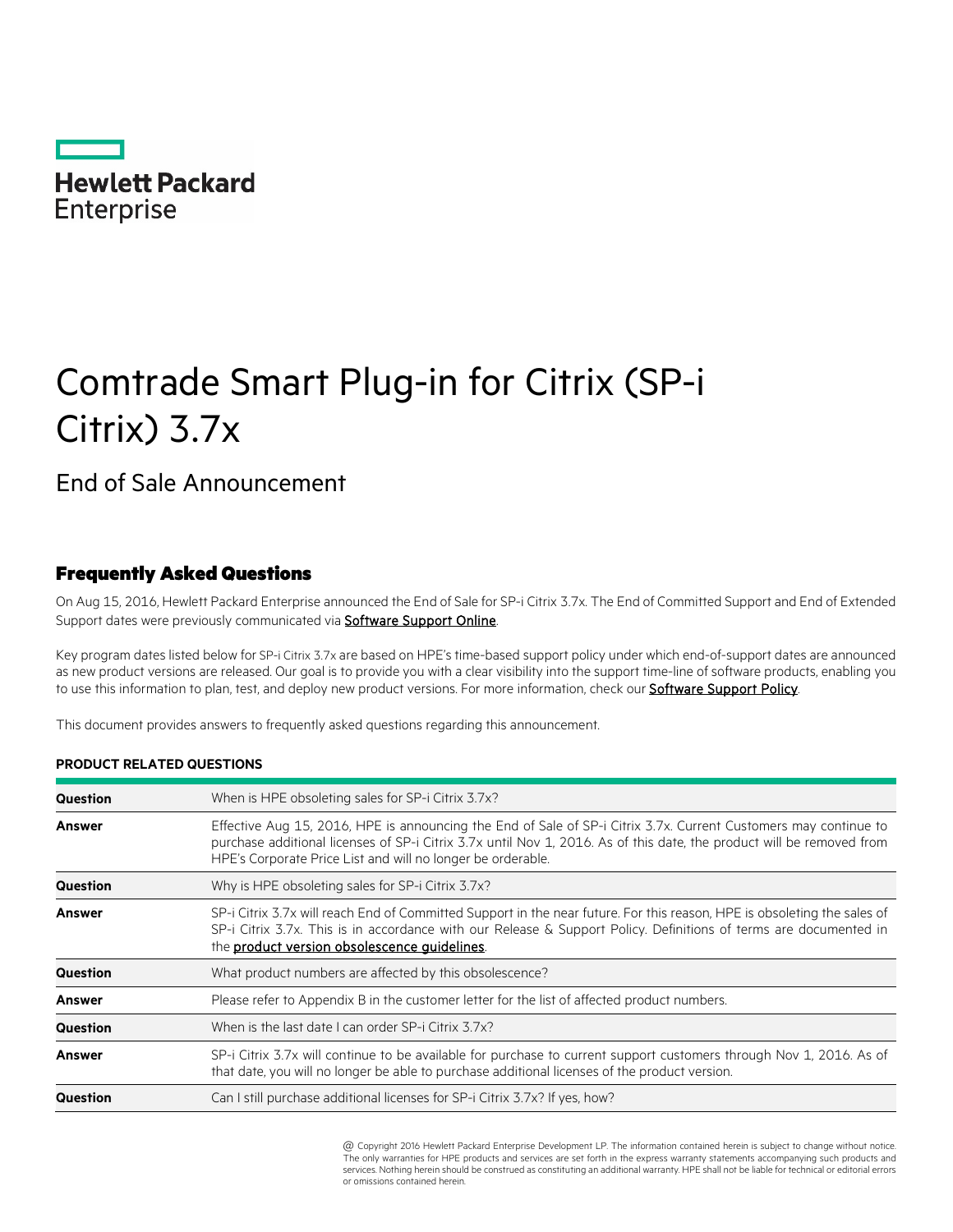| Answer          | Additional licenses may not be purchased for versions that are obsolesced and past their end of sale date.                                                                                                                                                                                                                     |
|-----------------|--------------------------------------------------------------------------------------------------------------------------------------------------------------------------------------------------------------------------------------------------------------------------------------------------------------------------------|
| Question        | Do I need to request new license keys when updating to SP-i Citrix 3.8x?                                                                                                                                                                                                                                                       |
| Answer          | No, you don't need new license keys SP-i Citrix 3.8x.<br>For Enterprise License Agreement (ELA) customers, use Software Activation Website (SAW) to request SP-i Citrix<br>3.8x license keys.                                                                                                                                  |
| Question        | What version of SP-i Citrix currently available and what update plans do you have for the product, if any?                                                                                                                                                                                                                     |
| <b>Answer</b>   | The latest version is 3.8x. Please check <b>hpe.com/software/home</b> or otherwise check with your local HPE sales<br>representative or HPE business partner for the latest information.                                                                                                                                       |
| Question        | Who can I contact if I have more questions with regards to this product obsolescence?                                                                                                                                                                                                                                          |
| Answer          | You have several options available to you:<br>Contact your local HPE sales representative or your local HPE business partner:<br>hpe.com/software/home<br>Web Self Solve:<br>hpe.com/software/support<br><b>HPE Technical Support:</b><br>hpe.com/software/support (click on Support Contact & Community → Contact Us → Phone) |
| <b>Question</b> | What are the hardware requirements to update to SP-i Citrix 3.8x?                                                                                                                                                                                                                                                              |
| Answer          | Hardware requirements will vary depending on your operating system, please review the appropriate System<br>Requirements and Compatibility Matrix document or contact your local HPE sales representative or HPE business<br>partner for further assistance.                                                                   |
| Question        | Where can I find update information for SP-i Citrix 3.7x?                                                                                                                                                                                                                                                                      |
| Answer          | Your local HPE sales representative or HPE business partner can help you get this information.                                                                                                                                                                                                                                 |
| Question        | I plan to update my SP-i Citrix 3.7x environment using in-house technical resources. Where do I get all the required<br>software?                                                                                                                                                                                              |
| <b>Answer</b>   | All SP-i Citrix 3.7x support customers can download Sp-I Citrix 3.8x media at Hewlett Packard Enterprise Software<br><b>Licenses and Downloads Portal</b>                                                                                                                                                                      |
| Question        | What is the concurrent support time period?                                                                                                                                                                                                                                                                                    |
| Answer          | There will be 6 months of concurrent support for updating to SP-i Citrix 3.8x.                                                                                                                                                                                                                                                 |

#### **SUPPORT CONTRACT RELATED QUESTIONS**

| Question        | What is the End of Committed Support date?                                                                                                                                                                                                                                |
|-----------------|---------------------------------------------------------------------------------------------------------------------------------------------------------------------------------------------------------------------------------------------------------------------------|
| <b>Answer</b>   | The End of Committed Support date for SP-i Citrix 3.7x is Apr 30, 2018. This date was announced on <b>Software</b><br>Support Online on Apr 29, 2014. As of the End of Committed Support date, customer support activities for this<br>version will cease, this includes: |
|                 | Security Rule updates                                                                                                                                                                                                                                                     |
|                 | Product updates                                                                                                                                                                                                                                                           |
| <b>Question</b> | What is the End of Extended Support date?                                                                                                                                                                                                                                 |
| Answer          | The End of Extended Support date for SP-i Citrix 3.7x is Apr 30, 2020. This date was announced on Software Support<br>Online on Apr 29, 2014. During the 2 year Extended Support period, you have access to existing patches, fixes and<br>telephone support.             |
| <b>Question</b> | Are there any other key dates I need to be aware of?                                                                                                                                                                                                                      |
| <b>Answer</b>   | Please see customer letter, page 1, for key dates.                                                                                                                                                                                                                        |

\* @ Copyright 2016 Hewlett Packard Enterprise Development LP. The information contained herein is subject to change without notice. The only warranties for HPE products and services are set forth in the express warranty statements accompanying such products and<br>services. Nothing herein should be construed as constituting an additional warranty. HPE sha